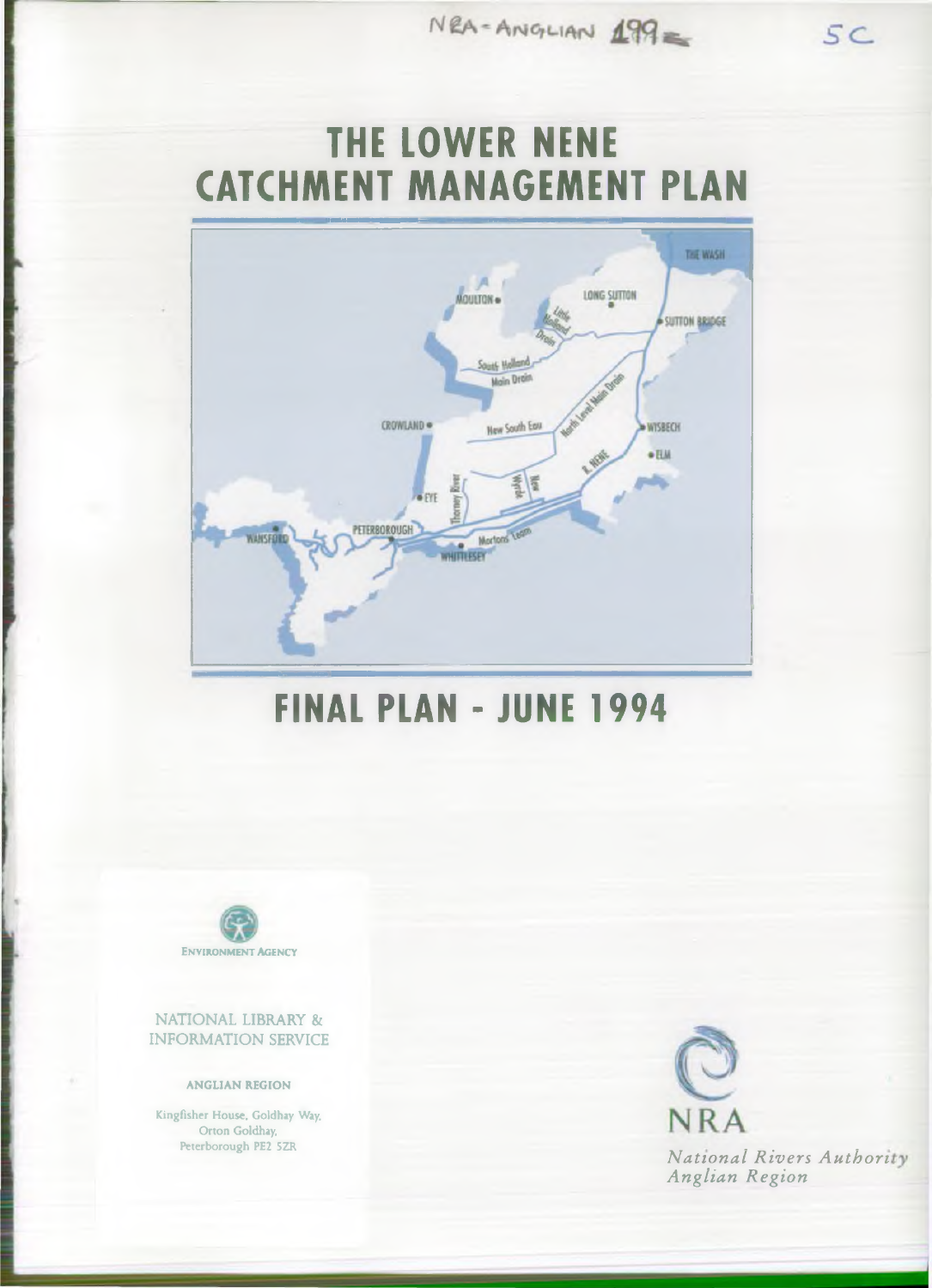Established in 1989, the National Rivers Authority has as its role that of "Guardians of the Water Environment". As such, it is committed to protecting and improving the water environment and protecting people and property from flooding. Establishing a sound planning base for the development of river catchments is essential to their future management.

The rivers, lakes, estuaries and coastal waters of England and Wales have never before been subject to such large and, in some cases, rapidly increasing demands from the users of water. Many different uses interact or compete for water and will inevitably come into conflict with one another. The National Rivers Authority is the major manager of the water environment in England and Wales and has the responsibility to reconcile conflicts between water users. Our Mission Statement expresses the following principles:

- We will protect and improve the water environment by the effective management of water resources and by substantial reductions in pollution.
- We will aim to provide effective defence for people and property against flooding from rivers and the sea.
- In discharging our duties we will operate openly and balance the interests of all who benefit and use rivers, groundw aters, estuaries and coastal waters.
- We will be business like, efficient and caring towards our employees.

We have chosen to use Catchment Management Plans to translate these principles into action. Catchment management involves the NRA working with many people and organisations and using its authority to ensure rivers, lakes, coastal and underground waters are protected and where possible improved, for the benefit of present and future generations.

This Plan describes our vision for the catchment, identifies problems and issues and proposes actions to resolve them. The plan also forms a framework to promote consistent and appropriate responses to development proposals and to influence the drafting of structure/local plans.

In the context of Catchment Management Plans the long term is 10 years, the medium term 5 years and the short term 1 to 2 years. The life of this plan is 5 years after which it will be reviewed. The identified actions will be subject to ongoing monitoring.

### **INTRODUCTION REVIEW OF THE CONSULTATION PROCESS**

Catchment Planning is a process through which we set out to identify all the water related problems and issues in a catchment through the medium of public and internal consultation, to identify possible courses of action for solving these issues and to produce a proposed plan of action to resolve them.

The planning process itself is identified below:



The Authority published the Lower Nene Catchment Management Plan in November 1993 as a consultation document seeking comment from all those interested in the water environment.

As anticipated, conflicting views have been raised on some of the issues 'and options identified in the consultation document. This plan seeks to promote a way forward which balances the interests of all users having given due consideration to the views expressed.

The co-operation required from water users cannot be overstated. The NRA looks to work with users to balance interests and seeks to improve our water environment.

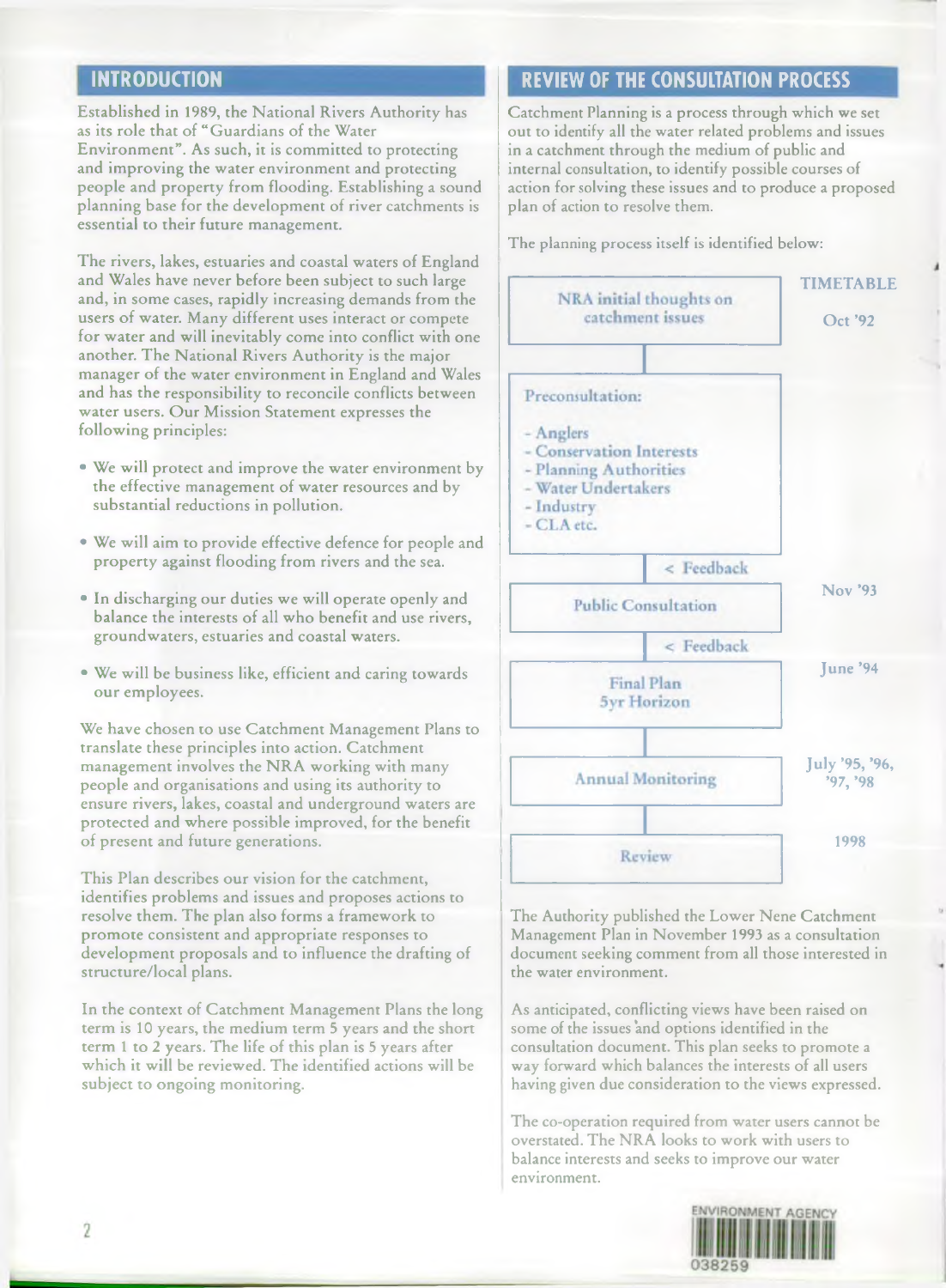Comments were received from the following on the Consultation Draft: Anglian Water Services Ltd, Ministry of Agriculture, Fisheries and Food, Peterborough City Council, South Holland IDB, Middle Level Commissioners, Royal Society for the Protection of Birds, National Farmers Union, North Level IDB. English Nature, Peterborough & District Angling Association, Dr B Mawhinney MP, Mr G Young, Mr I Simons, Mr M F Brown, Mr M Moss MP,

Sir Fred Catherwood MEP

## **OVERVIEW OF THE CATCHMENT**

The Lower Nene Catchment is principally a lowland area with very fertile alluvium and fen deposits particularly in the east of the catchment. Consequently, the catchment is rural in nature providing arable farming products. Peterborough provides a centre for industry at the upper end of the catchment, while Wisbech is a focus for agriculture and is served by the River Nene navigation.

The Catchment has two distinctive land drainage systems. In the smaller upper section to the west of Peterborough, the Nene meanders in semi-natural state through a rolling mixed landscape. East of Peterborough, the Nene is a wide embanked highland carrier surrounded by low, flat, fen farmland.

Much of the Catchment lies below mean high spring tide level, and therefore flood defences are vital. An artificial drainage network has been established, the maintenance of which is the responsibility of local Internal Drainage Boards.

The Catchment lies in an area of relatively low rainfall and of increasing population. During summer months, flows in the River Nene can be very low, making management of the limited water resources particularly important.

The upstream extremity of the catchment has been taken to be Anglian Water Services Ltd Wansford abstraction point for Rutland Reservoir, since this has a significant influence on the quantity and quality of water entering the catchment.

### **VISION FOR THE LOWER NENE CATCHMENT**

The Lower Nene Catchment is home to some 250,000 people who depend on the water environment in many ways and value it for the quiet pleasure, enjoyment, and protection through flood defence measures that it brings to their local communities.

At the upstream end of the catchment significant quantities of water are abstracted into Rutland Reservoir which is subsequently used as a source of water for domestic and industrial purposes.

A key issue in this plan is to ensure that current and future abstractive demands for water and "in-river" ecological needs can both be reliably met.

In the short-term it is proposed that any shortfall between demand and available river water that may occur in a dry summer is managed by negotiation between the NRA and the various abstractors. The success of co-operation during the drought led to interim arrangements being drawn up in 1992 and these form the basis of a way forward.

In the longer-term, diverting significant quantities of treated waste water into the non-tidal section is proposed. This could be complemented by resiting the tidal sluice. Additionally, development of winter storage reservoirs by farmers will enhance the reliability of available water and reduce demand for summer water. The return of treated effluent locally will help to augment the water resources of the river and thereby sustain the various abstractions which are crucial to agricultural, navigation and conservation interests.

To accomplish the above a multi-disciplinary project team is proposed to consider and recommend future water allocation policy for the Lower Nene. There will be implications in relation to and the timing of a feasibility study to consider the resiting of the tidal sluice and the diversion of major effluents to the non-tidal Nene.

Key objectives in addition to the above will be:

- To reduce nutrient enrichment of the river by phosphate removal from large effluent discharges in the upper river catchment.
- To improve the quality of the tidal River Nene to meet estuary Class B standards by improving the five major discharges to the tidal section.
- To improve water quality in the Counter Drain (north) by improving the quality of the Flag Fen Sewage Treatment Works effluent.
- To undertake a feasibility study to consider the resiting of the tidal sluice to the Wisbech area to resolve the long-term siltation problems in the tidal Nene, and to provide an additional freshwater resource, freshwater fishery and an improved amenity value for the river. The study will consider the question of extending the commercial navigation.
- To provide a fish pass at the Dog-in-a-Doublet Sluice to allow the free passage of migratory fish.
- To utilise every opportunity to increase the habitat diversity in the river corridor downstream of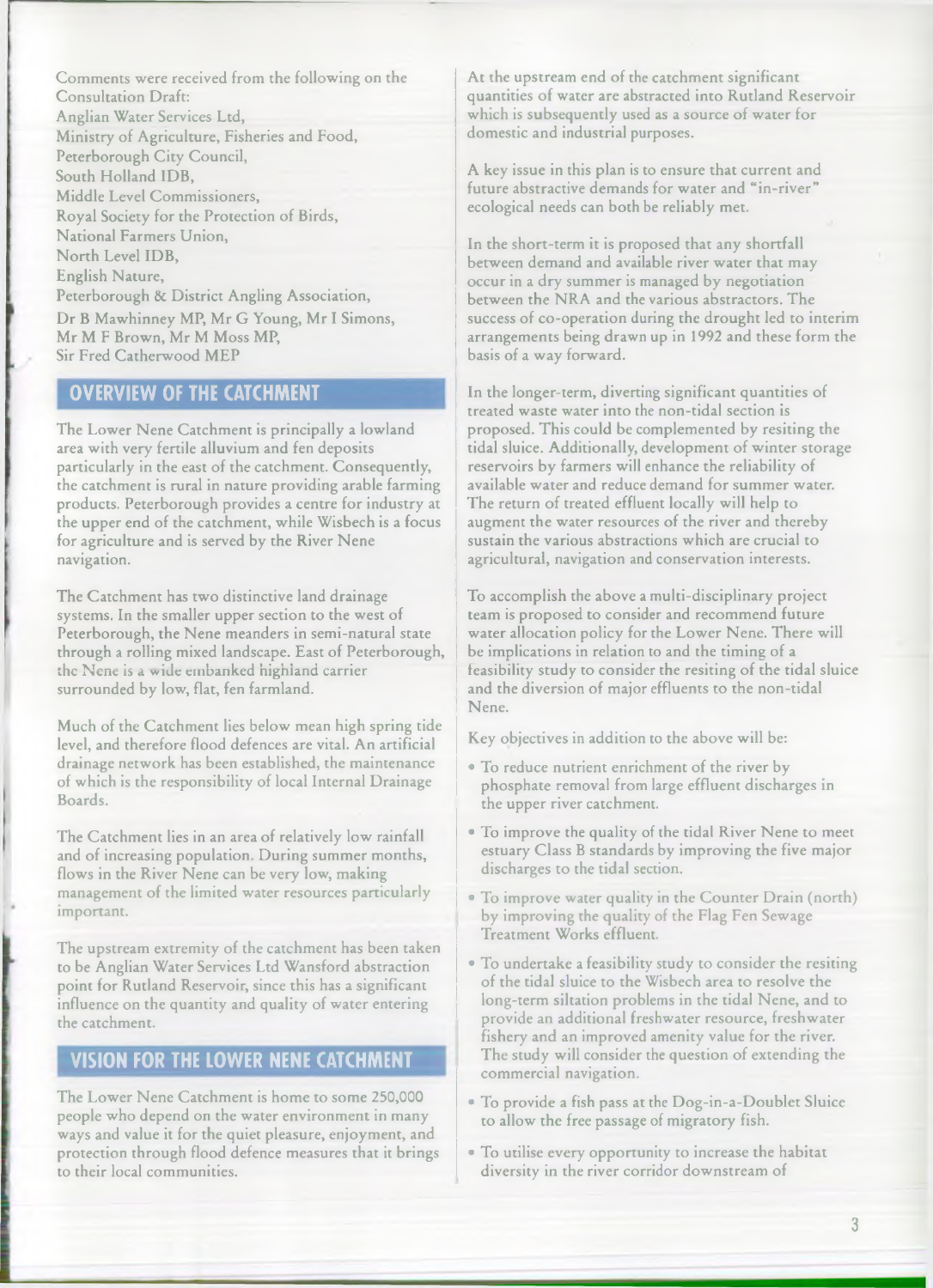

*Recreation on the River Nene*

Peterborough through both our routine maintenance and/or capital programme and others actions.

• To investigate and prom ote the recreational use of the catchment including the provision of additional navigation facilities.

Establishing strong NRA involvement and links with local communities and their representatives is perceived to be necessary to ensure that local views are respected and future development decisions reflect this vision for the catchment. We will therefore :

Work with all relevant parties to implement the principles of sustainable development and thereby gain a direct influence in the planning process using existing legislation to adopt NRA, Anglian Region model policies.

#### **CATCHMENT USES AND ACTIVITIES**

The catchment is predominately rural. Arable farming is the primary land use, a high proportion of the catchment being Grade 1 and 2 under the MAFF classification. The catchment's highly developed modern farming industry makes a major contribution to the national economy.

Changes in land use can bring with them threats to the environment with additional surface water run-off, additional risks of pollution, and increased demands on water supply. The NRA through its role as a consultee in the planning process aims to balance and to minimise any adverse impact on the water environment.

The Catchment's major water resource is the River Nene which has very little natural baseflow - dry weather flows are augmented by effluent returns to the river. There are gravity and pump discharges to the River Nene from non-main river watercourses and also gravity feeds to the IDB drain systems out of the Nene. There are no significant water resources under-ground (groundwater) in the catchment since any water-bearing rock strata are thin and offer little development potential.

The quantity of water available is crucial to the wellbeing of the river. Environmental demand for water to maintain a high summer watertable is growing concurrently with agricultural and public water supply demands. In the drought summer of 1991, the Nene effectively ceased to flow.

The major water demands in the catchment are as follows:

- a surface water intake works operated by Anglian Water Services at Wansford abstracts water and pumps it to Rutland Water,
- summer demand from the River Nene via Stanground Lock supports irrigation and maintains navigation levels in the Middle Level Drain system,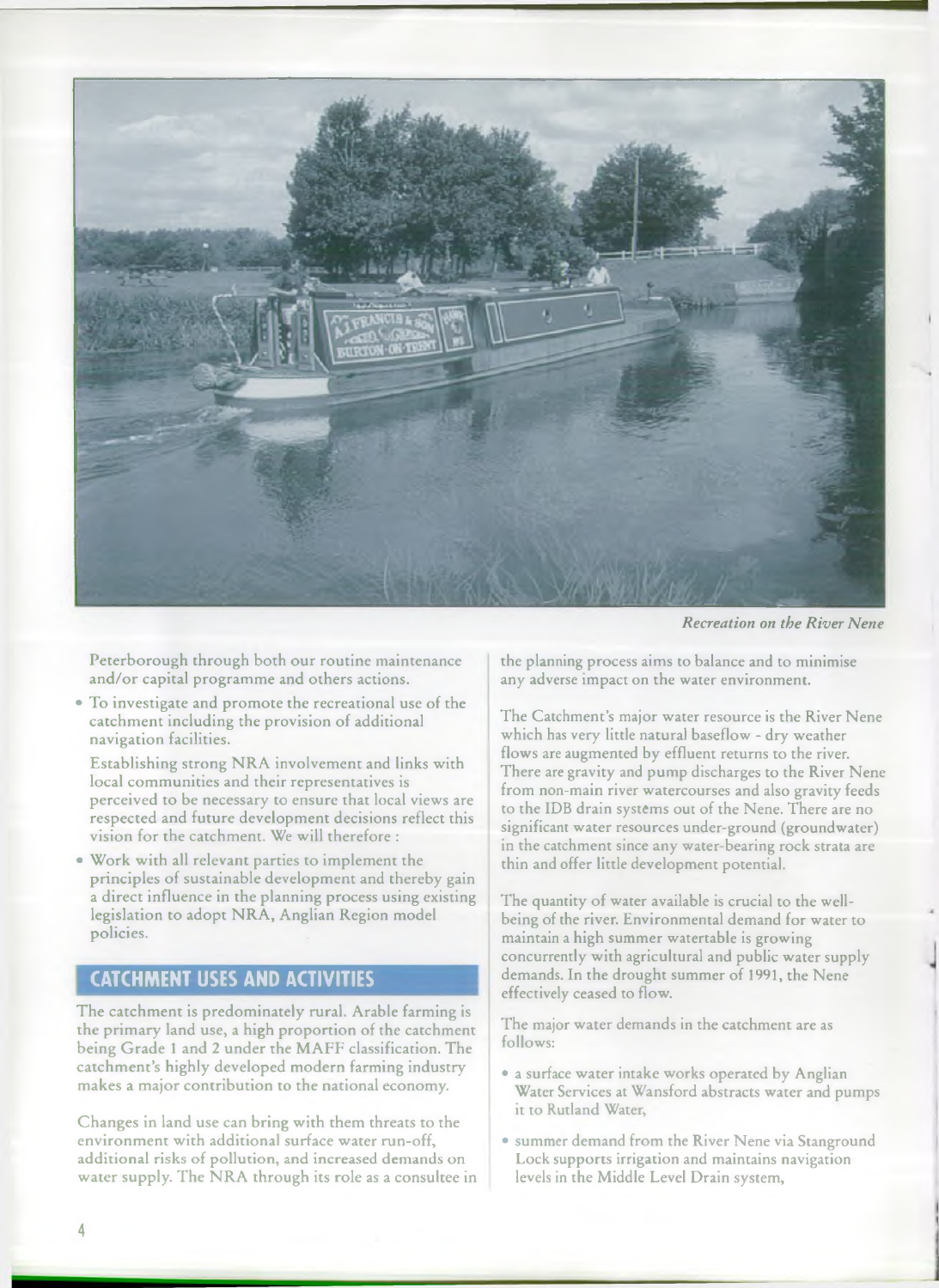

- water demands in winter and summer to meet the important conservation needs on the Nene Washes,
- summer demand for irrigation use in the Fenland area.
- to maintain the navigation level in the River Nene,
- to maintain the fishery value and amenity value of the River Nene

The balance between water availability and water abstracted is of key importance in this catchment. The Anglian Water Services Ltd licence to abstract water at Wansford has a control flow of 136 tcmd below which abstraction must cease. River flows in the Nene at Orton can fall below 136 tcmd naturally and independently of Anglian Water Services abstraction upstream at Wansford. Much of the demand for water downstream of Orton is affected by slackers (privately owned structures which can allow a flow of water from the river to a lowland drainage system). These are not controlled by current Water Resources Legislation and do not require Abstraction Licences. Under these conditions (ie dry summers), slacker demands for water downstream of Orton can exceed the available flow in the river. Current indications are that any changes to legislation that would affect slackers will not be forthoming in the near future.

Water quality in the Lower Nene Catchment is substantially influenced by water received from the Upper Nene. Its quality is generally good, but it contains enhanced levels of nutrients. The high abstractive demands on the river produce low summer flows and these, together with the enhanced levels of nutrients, produce ideal conditions for algal blooms which occur both in the river and in the reservoirs fed by its waters.

In the tidal section of the River Nene downstream of the Dog-in-a Doublet Sluice a number of significant discharges occur which, combined with the high abstractive demands in this catchment make water quality planning a complex issue. A water quality model has been developed to assist in this process.

Water quality throughout the Lower Nene Catchment is variable. The Counter Drain (north) and the tidal River Nene are currently particularly notable for their poor quality. Low lying areas served by Internal Drainage Board systems tend to be affected by salt water ingress particularly in times of low flows.

The Lower Nene characterises two distinct methods of flood control. Upstream of Peterborough City, the river retains a natural quality with regular extensive use being made of the flood plain found on either side of the river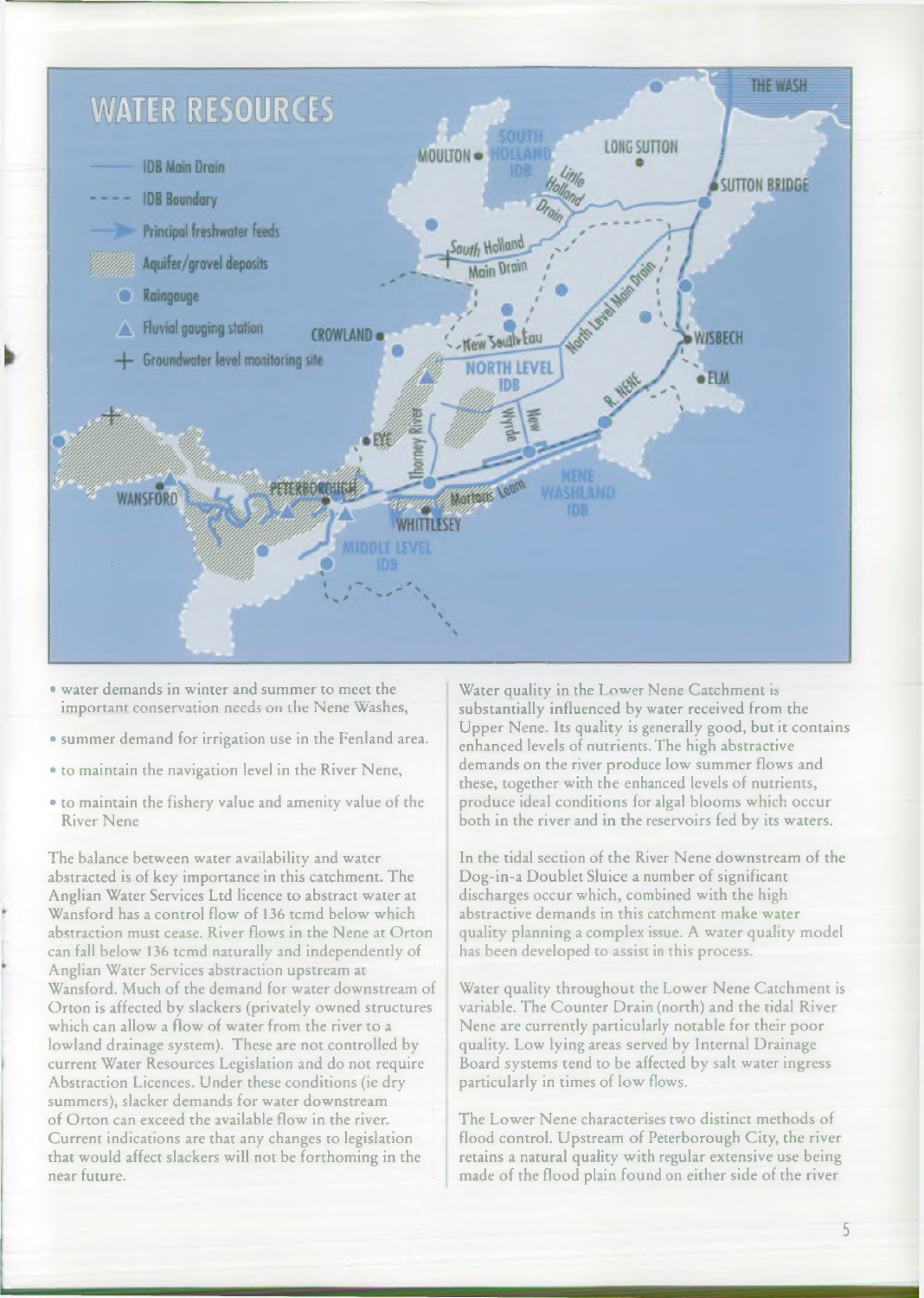

for storage of water within the Nene Valley. Downstream of the City, the landscape becomes low lying fen with a straightened river contained within raised flood embankments.

The fen makes up the largest part of the Lower Nene Catchment. Drainage throughout this area is provided by 8 Internal Drainage Boards. Maintenance of the main river and its embankments are the responsibility of the NRA.

The tidal limit of the Nene is some 7km downstream of Peterborough City at the Dog-in-a-Doublet Sluice. During periods of tidelock, when discharge of floodwaters is precluded, the Nene Washlands become important as a strategic flood water storage area thereby preventing flooding of low lying areas in Peterborough City.

The tidal estuary is approximately 40km long. The channel crosses extremely low lying fenland. Flood protection embankments exist to provide protection from flooding by tidal waters, the maintenance of which are essential and is undertaken in ways sensitive to the environment.

Recent low flows in the Nene have exacerbated a long

standing siltation problem at both the outfall to the Wash and downstream of the Dog-in-a-Doublet sluice near Whittlesey.

Conservation interest is dominated by the Nene Washes, a large internationally important wetland classed as a SPA, SSSI and a RAMSAR site.

In total there are 14 SSSIs; (8 with wetland interests, 4 woodland and 2 geological), 8 County Wildlife Trust Reserves and 25 Sites of Nature Conservation Importance in this catchment.

The NRA promotes recreation associated with inland and coastal waters. When carrying out this duty, the NRA takes account of other users and seeks to balance any conflict which may exist between different uses.

Recreational access to rivers within the catchment is variable and where appropriate NRA seeks improvements. The "Nene Way" passes through much of the catchment and follows the river from Wansford to downstream of Guyhirn.

There are important recreation sites on the river, such as Ferry Meadows, where sailing and windsurfing occur. Angling, both for pleasure and in competition occurs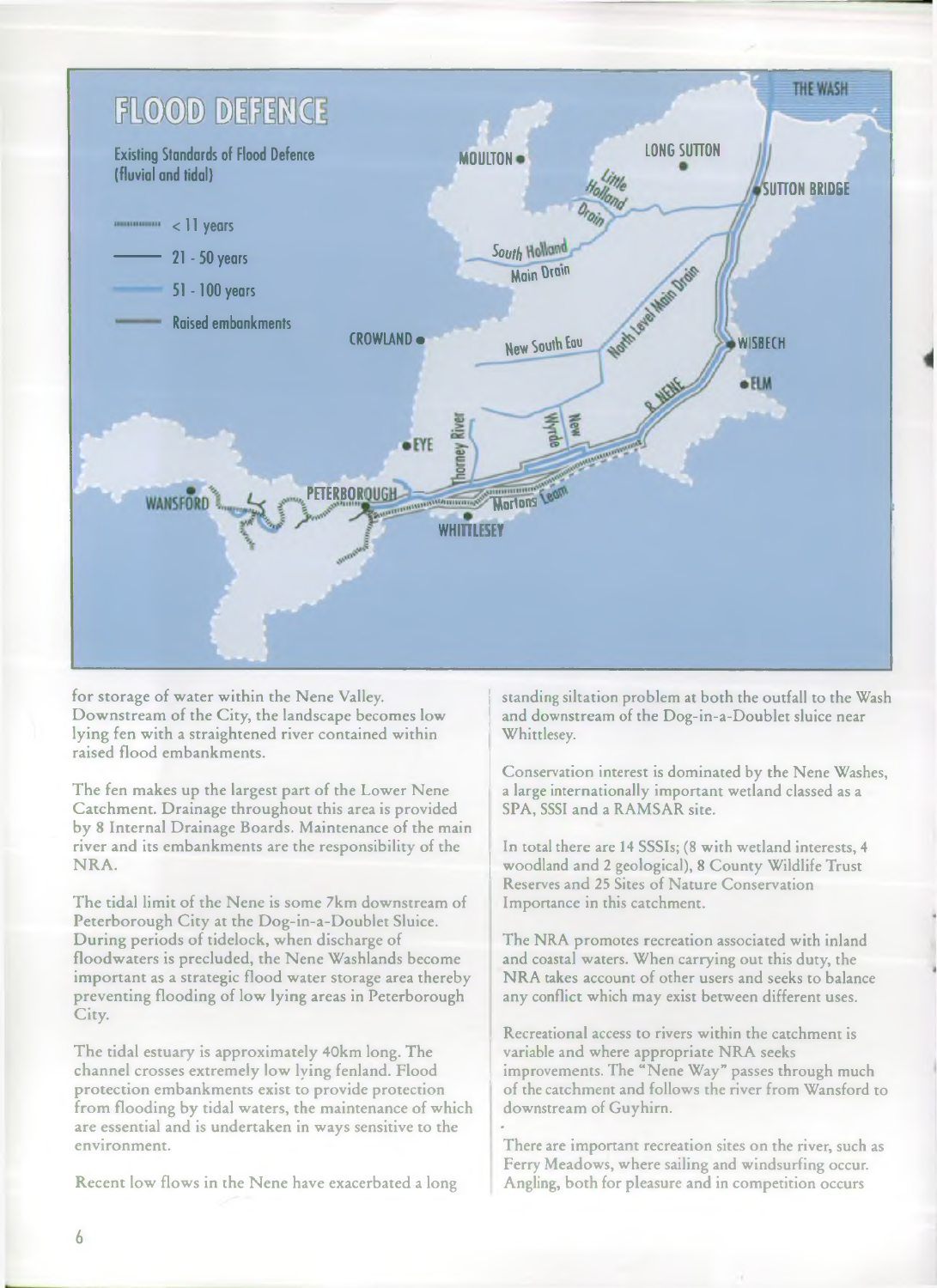

throughout the catchment with particularly popular stretches being on the Nene from Wansford down through Peterborough to the Dog-in-a-Doublet Sluice, the South Holland Main Drain and the North Level Main Drain.

Once operated as a commercial navigation, the Nene is now used only for recreational boating from the tidal limit at the Dog-in-a-Doublet Sluice downstream of Peterborough to its junction with the Grand Union Canal at Northampton. Approximately 1,500 leisure craft are licensed on the Nene Navigation, but facilities for its use are poor.

Commercial operations are still ongoing on the tidal reach with 1,500 tonne ships using the port facilities at Wisbech and 3,500 tonne ships using the busy port at Sutton Bridge.

A representation has been received during the consultation process concerning the viability of extending the commercial navigation to Peterborough.

The fish population in the Lower Nene catchment is good and typical of lowland rivers in eastern England. In terms of biomass (ie. weight of fish) common bream, roach and eels are the dominant species in the catchment. No breeding trout populations occur.

The presence of the continental species zander in the River Nene around Peterborough is significant and carp have been recorded in the Nene from Northampton to Peterborough.

On the tidal section of the River Nene (downstream of the Dog-in-a-Doublet Sluice) a coarse fish population, dominated by eels occurs, but changes to species associated with brackish conditions below Sutton Bridge. Commercial exploitation of eels occurs throughout the catchment.

#### **ACTION PLAN**

The actions to be taken in the catchment over the next 5 years as a result of the consultation exercise, are outlined in the following tables. A number of issues require feasibility studies and appraisal of options prior to work commencing on site and in some cases the solving of issues may not be viable. Since there is limited funding available to meet regional requirements, funds are allocated on a priority basis. Therefore, the timing of planned actions will depend upon their priority compared with actions proposed elsewhere in the Anglian Region.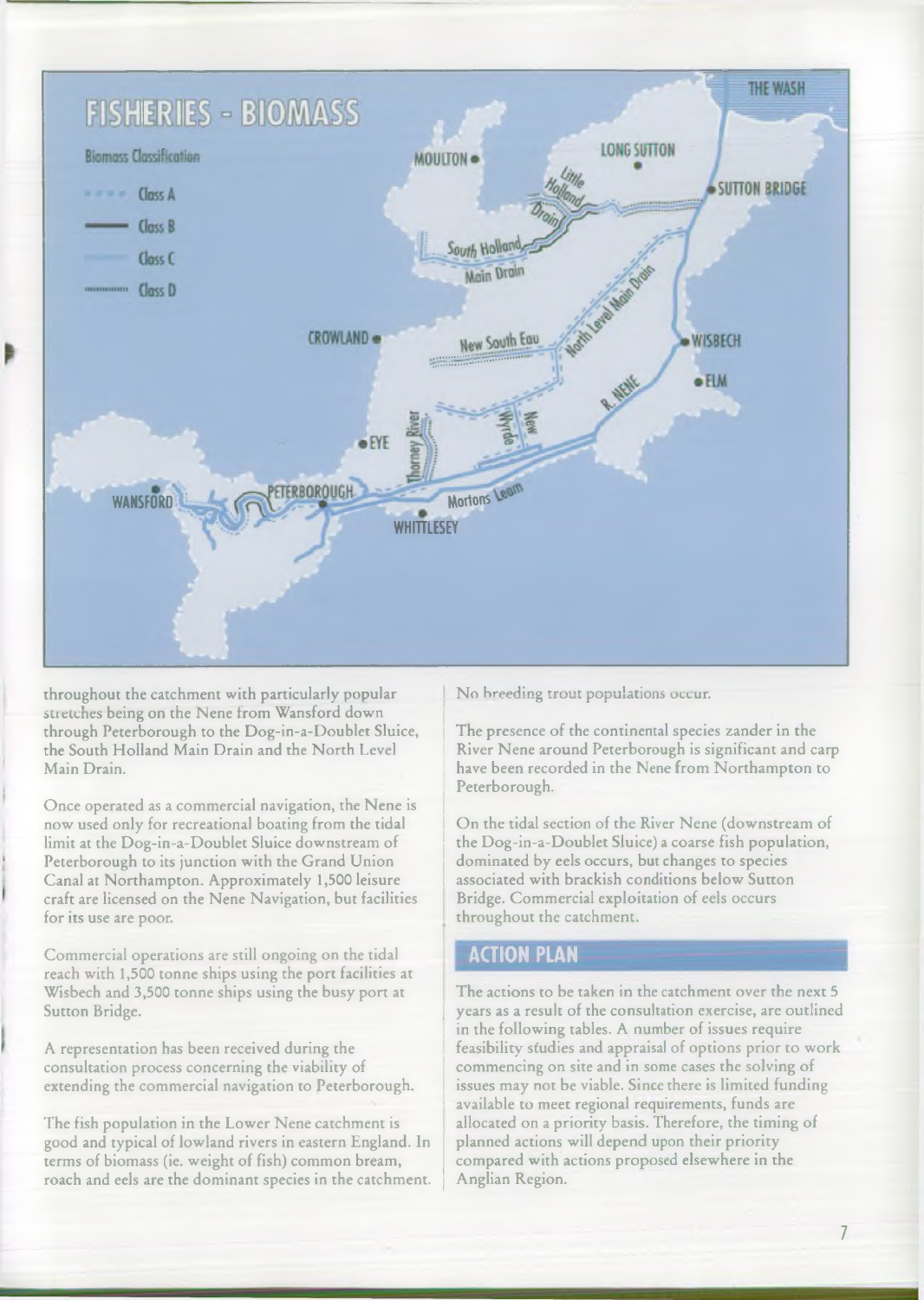| <b>ISSUES</b>                                                                                                                                            | <b>RESPONSIBILITY</b>         | COST       | <b>ACTION PERIOD</b><br><b>DETAILS</b><br>94/5 95/6 96/7 97/8 98                                                                                                                                                                                                                                                                      | <b>BENEFICIARIES/</b><br><b>BENEFITS</b>                                                                                                     |
|----------------------------------------------------------------------------------------------------------------------------------------------------------|-------------------------------|------------|---------------------------------------------------------------------------------------------------------------------------------------------------------------------------------------------------------------------------------------------------------------------------------------------------------------------------------------|----------------------------------------------------------------------------------------------------------------------------------------------|
| Current and future water<br>1.<br>demands cannot be met to<br>target standards of<br>reliability, ie                                                     | NRA/Abstractors               | <b>NIL</b> | Short to medium term - seek<br>agreement with water users to<br>ensure interim controls during<br>dry periods (based upon<br>agreements/actions during<br>1988 - 1992 drought. Farmers<br>(or consortiums) to develop<br>farm reservoirs for storage of<br>winter water: to improve reliability<br>of water available for summer use. | Farmers; enhanced<br>reliability.<br>Navigation may be<br>compromised less<br>often in dry<br>Summers. Reduced<br>demand for summer<br>water |
| from the River Nene for<br>(i)<br>spray irrigation, industry<br>and navigation purposes.                                                                 |                               | £40K       | A multi disciplinary project team<br>to be set up to review current<br>policy and determine medium to<br>long term water allocation policy<br>for the Lower Nene. Consideration<br>to be given to scenarios with and<br>without effluent diversions.                                                                                  | <b>Balanced policy for</b><br>water allocation.<br>All users benefit.                                                                        |
| (ii) from IDB areas for spray<br>irrigation.                                                                                                             |                               |            | Diversion of treated effluent to<br>the non-tidal Nene could provide<br>a source of water to meet the<br>shortfall in resources in a dry<br>summer.                                                                                                                                                                                   | Shortfall in<br>resources to meet<br>demand largely<br>eliminated                                                                            |
| (iii) in winter and summer to<br>meet internationally<br>important conservation<br>purposes on the Nene<br>Washes.                                       |                               |            | Options for increasing water<br>availability will be investigated<br>(see also Issue 20)                                                                                                                                                                                                                                              |                                                                                                                                              |
| The NRA does not have<br>2.<br>effective regulatory control<br>over water abstractions from<br>the Lower River Nene.                                     |                               |            | Short to medium term - seek<br>agreement with water users to<br>ensure interim controls during<br>dry periods (based upon<br>agreements/actions during<br>1988 - 1992 drought)                                                                                                                                                        |                                                                                                                                              |
| (i) Anglian Water Services<br>abstraction licence at<br>Wansford has no effective<br>daily or annual abstraction<br>limits.                              |                               |            | Medium to long term - Options/<br>Actions to be reviewed following<br>determination of water allocation<br>policy in Issue 1 above.                                                                                                                                                                                                   |                                                                                                                                              |
| (iii) Major water abstractions<br>effected by 'slackers' are not<br>licensed and outside NRA's<br>regulatory control.                                    | DOE/NRA<br><b>Abstractors</b> |            | <b>Review Anglian Water Services</b><br>abstraction regime following<br>determination of water allocation<br>policy in Issue 1 above.                                                                                                                                                                                                 | <b>Balanced water</b><br>usage and improved<br>resource<br>management                                                                        |
| (iv) Principal water abstractions<br>from the River Nene are not<br>measured and information is<br>not available to NRA in<br>critical resource periods. |                               |            | Continued cooperation from<br>abstractors will be required<br>during periods of resource<br>shortage                                                                                                                                                                                                                                  |                                                                                                                                              |

**EXECUTE:** Feasibility Study/Appraisal Period  $\bullet$  = Work on Site/Action IDB = Internal Drainage Board DOE = Department of the Environment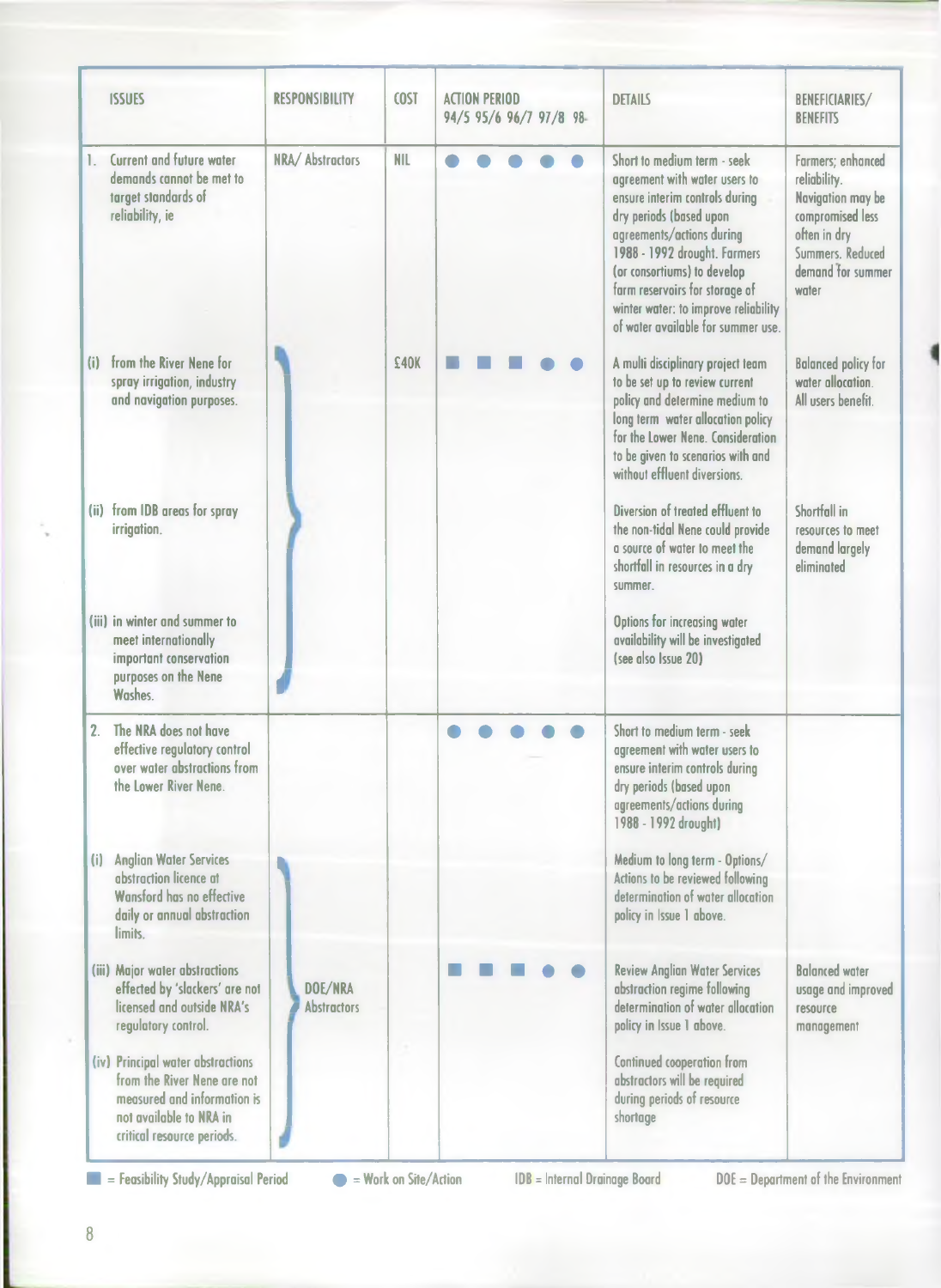| <b>ISSUES</b>                                                                                                                                                                                                                            | <b>RESPONSIBILITY</b>             | COST                | <b>ACTION PERIOD</b><br>94/5 95/6 96/7 97/8 98- | <b>DETAILS</b>                                                                                                                                                                                                                                                                                                                                                                                                                                                       | <b>BENEFICIARIES/</b><br><b>BENEFITS</b>                                           |
|------------------------------------------------------------------------------------------------------------------------------------------------------------------------------------------------------------------------------------------|-----------------------------------|---------------------|-------------------------------------------------|----------------------------------------------------------------------------------------------------------------------------------------------------------------------------------------------------------------------------------------------------------------------------------------------------------------------------------------------------------------------------------------------------------------------------------------------------------------------|------------------------------------------------------------------------------------|
| <b>Issue 2 continued</b><br>(ii) The current minimum<br>residual flow control point<br>on Anglian Water Services<br>abstraction at Orton Sluice is<br>remote from the abstraction<br>point and is an inaccurate<br>flow gauging station. | NRA/AWS                           | £80K                |                                                 | New gauging station at Wansford<br>to be constructed, jointly funded<br>by NRA and Anglian Water<br><b>Services</b>                                                                                                                                                                                                                                                                                                                                                  | <b>Better control of</b><br>Wansford<br>abstraction.                               |
| 3. Water Resource management<br>of the resource of IDB areas<br>is limited by inadequate<br>understanding of resource<br>balances                                                                                                        | NRA/IDB                           | £30K                |                                                 | Carry out review of resources and<br>demands in Lower Nene IDB areas.<br>timing driven by level of demand.<br>May be offset by development of<br>winter storage reservoirs.                                                                                                                                                                                                                                                                                          | Farmers/<br>Conservation                                                           |
| <b>River Nene fails to meet its</b><br>4.<br>River Quality Objectives as a<br>consequence of nutrient<br>enrichment.                                                                                                                     | NRA/AWS                           |                     |                                                 | Designate the River Nene as<br>Sensitive under the Urban Waste<br><b>Water Treatment Directive. This</b><br>will entail nutrient removal at<br>Great Billing, Broadholme, and<br><b>Corby Sewage Treatment Works.</b><br>Ferric dosing to remove phosphate<br>currently being undertaken at<br>both Great Billing and Broadholme<br>STW on an experimental basis.<br>The impact of this work is being<br>monitored by the NRA.                                       | Cleaner Water.<br>Fishermen.<br>Flora & Fauna.<br>AWS.                             |
| Water quality in the tidal<br>5.<br>Nene fails to meet its<br>objectives.                                                                                                                                                                | NRA/AWS/<br><b>Industrialists</b> | $$10-20$<br>million |                                                 | The five significant discharges to<br>the tidal Nene must be improved.<br>The two industrialists (McCains and<br>H L Foods) are to complete<br>effluent treatment plants during<br>the financial year 94/95 at an<br>estimated cost of 3 - 4 million.<br>The effluent from West Walton<br>STW is currently satisfactory.<br>Improvements to Flag Fen and<br>Long Sutton STWs depend on the<br>outcome of the 2nd Asset<br>Management Plan for the Water<br>Industry. | Cleaner Water.<br>Fishermen.<br>Flora & Fauna.<br>Water Resources/<br>Abstractors. |
| <b>Water Quality in the Counter</b><br>6.<br>Drain (North) fails to meet<br>amenity standards                                                                                                                                            | NRA/AWS                           |                     |                                                 | Improve the quality of the effluent<br>discharge by Flag Fen STW.<br>Again this action depends on the<br>outcome of the 2nd Asset<br>Management Plan of the Water<br>Industry.                                                                                                                                                                                                                                                                                       | Cleaner water.<br>Fishermen.<br>Flora & Fauna<br>Water Resources/<br>Abstractors.  |

**EXECUTE:** Feasibility Study/Appraisal Period  $\bullet$  = Work on Site/Action IDB = Internal Drainage Board AWS = Anglian Water Services

of the latter and and collection in the state of the latter and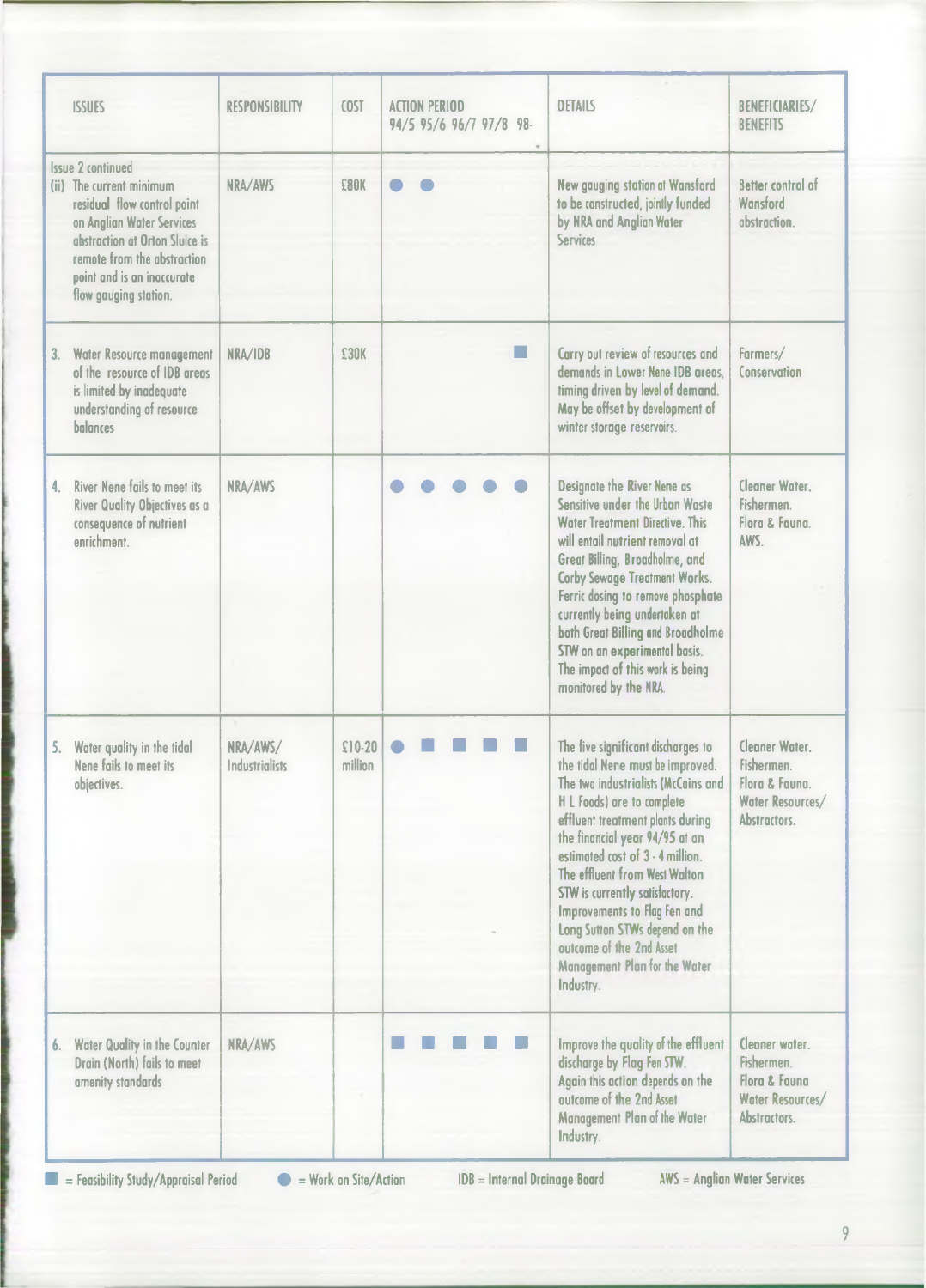|                | <b>ISSUES</b>                                                                                                                                                                                                                                                                                       | <b>RESPONSIBILITY</b>                                       | <b>COST</b>                            | <b>ACTION PERIOD</b><br>94/5 95/6 96/7 97/8 98- | <b>DETAILS</b>                                                                                                                                                                                                                                                                                                                                                                                                                   | <b>BENEFICIARIES/</b><br><b>BENEFITS</b>                                                                                  |
|----------------|-----------------------------------------------------------------------------------------------------------------------------------------------------------------------------------------------------------------------------------------------------------------------------------------------------|-------------------------------------------------------------|----------------------------------------|-------------------------------------------------|----------------------------------------------------------------------------------------------------------------------------------------------------------------------------------------------------------------------------------------------------------------------------------------------------------------------------------------------------------------------------------------------------------------------------------|---------------------------------------------------------------------------------------------------------------------------|
| 7 <sub>1</sub> | Surface water sites<br>discharging to the Padholme<br>Drain require control in order<br>that they do not compromise<br>a sustained recovery in<br>water quality.                                                                                                                                    | NRA/AWS/<br><b>Industrialists</b>                           | £60k                                   |                                                 | NRA to liaise with dischargers to<br>provide:<br>· oil interception on industrial<br>premises.<br>• better control of discharges to<br>surface water sewers under the<br>ownership of AWS.<br>NRA will monitor progress.                                                                                                                                                                                                         | Cleaner Water.<br><b>Improved Flora &amp;</b><br>Fauna.<br><b>Public Amenity.</b><br>Improvement of<br><b>River Nene.</b> |
|                | 8. Salinity in the South Holland<br>Main Drain causes failure of<br>fishery standard and<br>compromises spray irrigation<br>use. Option - ensure that<br>saline intrusion through the<br>tidal sluice is minimised and<br>construct a bed weir to<br>prevent upstream migration<br>of saline water. | <b>IDB/NRA</b>                                              | £1k                                    | $\blacksquare$                                  | To minimise the saline intrusion<br>via the tidal sluice. Work has been<br>undertaken or agreed with the<br>IDB.<br>To construct a bed weir.<br>A temporary bed weir has been<br>installed.<br>The NRA is monitoring its<br>effectiveness.<br>To further evaluate the degree to<br>which natural saline water ingress<br>occurs from "salt pans" in<br>tributary catchments.<br>The NRA to continue water quality<br>monitoring. | Fishermen.<br>Abstractors.                                                                                                |
| 9.             | <b>Pollution caused by overflows</b><br>of existing sewerage systems.                                                                                                                                                                                                                               | <b>AWS</b>                                                  | To be<br>evalu-<br>ated.               | Action prior to year 2000.                      | Provide improved sewerage to<br>prevent sewage and detritus<br>entering the River Nene at the<br>Peterborough Embankment.<br>This has been identified in<br>the 2nd Asset Management Plan<br>for the Water Industry.                                                                                                                                                                                                             | <b>Improved public</b><br>amenity.                                                                                        |
|                | 10. Pollution caused by<br>inadequate sewerage and<br>sewage treatment facilities<br>in rural areas causes failure<br>of amenity standards.                                                                                                                                                         | <b>AWS/District</b><br>Councils/<br>Private Developers.     | Depen<br>dent on<br>requi-<br>sitions. |                                                 | Unless a change to the legislation<br>is forthcoming the only practical<br>option is for the District Council or<br>the owners to requisition for first<br>time rural sewerage schemes.                                                                                                                                                                                                                                          | <b>Reduced rural</b><br>pollution.<br>More available<br>housing<br>development.                                           |
|                | 11. Facilities for safe access<br>and egress to locks are.<br>inadequate.                                                                                                                                                                                                                           | <b>NRA</b>                                                  | £10K                                   |                                                 | Improve existing/provide new<br>landing stages at Alwalton Lock.                                                                                                                                                                                                                                                                                                                                                                 | <b>Boat users.</b>                                                                                                        |
|                | 12. Navigation overnight<br>facilities are inadequate.                                                                                                                                                                                                                                              | NRA/Local<br>Authority/<br>Landowners/Boat<br>Owners/Others | <b>£10K</b>                            |                                                 | Provide additional sites through<br>joint ventures with others.                                                                                                                                                                                                                                                                                                                                                                  | <b>Boat users.</b><br>Landowners.                                                                                         |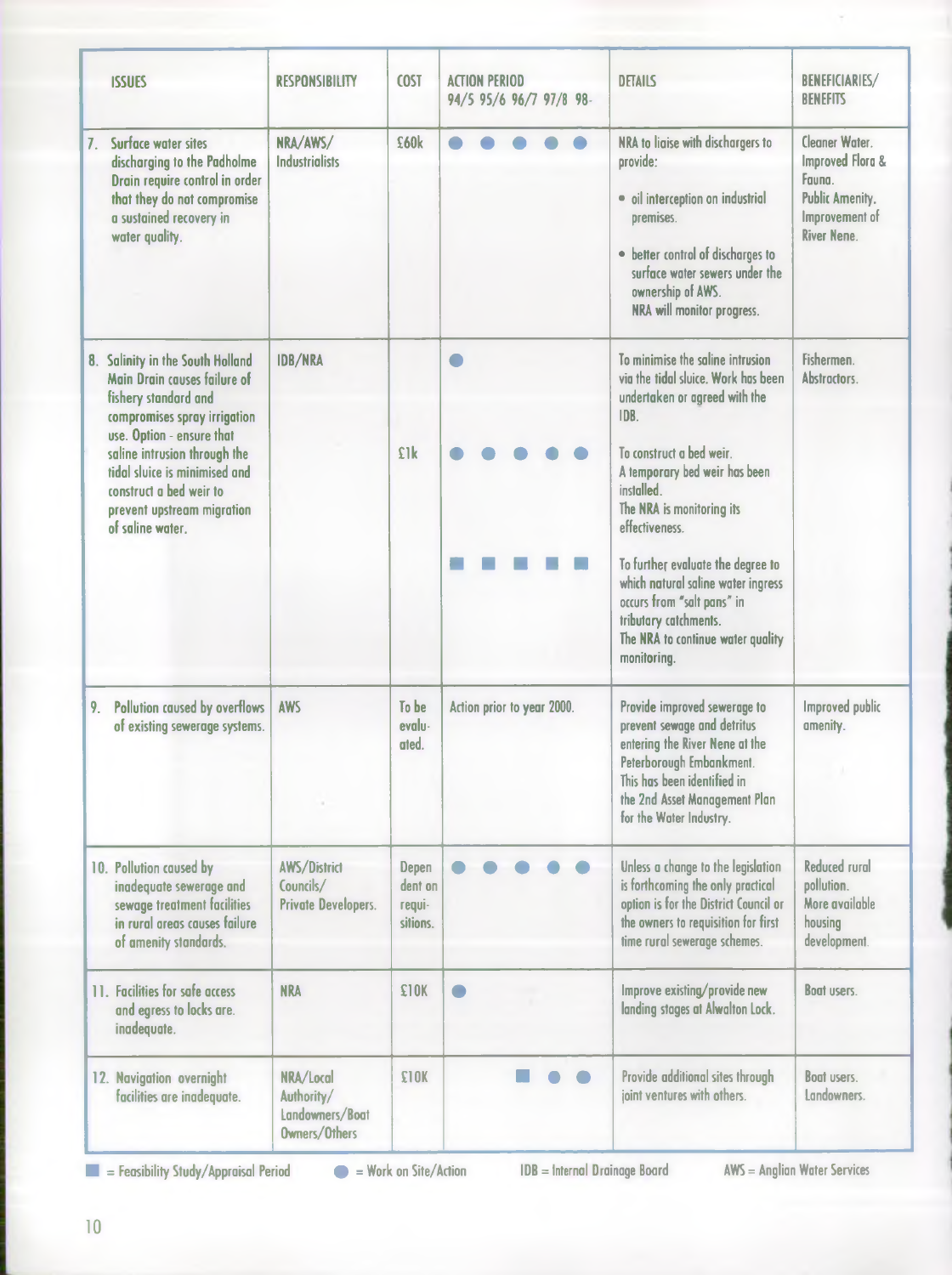| <b>ISSUES</b>                                                                                                                                           | <b>RESPONSIBILITY</b>                                                                         | <b>COST</b>         | <b>ACTION PERIOD</b><br>94/5 95/6 96/7 97/8 98- | <b>DETAILS</b>                                                                                                                                             | BENEFICIARIES/<br><b>BENEFITS</b>                                                     |
|---------------------------------------------------------------------------------------------------------------------------------------------------------|-----------------------------------------------------------------------------------------------|---------------------|-------------------------------------------------|------------------------------------------------------------------------------------------------------------------------------------------------------------|---------------------------------------------------------------------------------------|
| 13. Sewage disposal points for<br>boats are inadequate.                                                                                                 | NRA/Local<br>Authority/<br>Landowners/Boat<br>Owners/Others                                   | <b>30k</b><br>circa | m.                                              | Provide additional sites through<br>joint ventures with others.                                                                                            | Boot users<br>Improved sanitation.                                                    |
| 14. Restricted access to<br>disadvantaged persons due<br>to physically demanding<br>lock operation.                                                     | <b>NRA</b>                                                                                    | £30K                |                                                 | Power guillotine gates<br>experiencing high usage.                                                                                                         | Boat users.                                                                           |
| 15. The presence of non-native<br>zander in the Nene is<br>potentially damaging to the<br>coarse fish population.                                       | <b>NRA</b>                                                                                    | <b>NIL</b>          |                                                 | <b>Monitoring zander populations</b><br>during survey programmes.                                                                                          | Anglers.                                                                              |
| 16. Free passage of migratory<br>fish is prevented by<br>Dog-in-a-Doublet Sluice.                                                                       | <b>NRA</b>                                                                                    | £48K                |                                                 | Construct a fish and eel pass<br>around the sluice.                                                                                                        | Anglers.<br>Eel Fishermen.                                                            |
| 17. Habitat diversity downstream<br>of Peterborough is low.                                                                                             | <b>NRA</b>                                                                                    | *                   |                                                 | Undertake habitat enhancement<br>without the loss of channel<br>capacity downstream of<br>Peterborough via flood defence<br>capital and maintenance works. | General Public.<br>Fishermen.<br><b>Conservation Groups.</b><br>Landowners.           |
| 16. Recreational use of the<br>catchment may be under<br>utilised.                                                                                      | NRA/Local<br>Authorities/Others                                                               | £5K                 | Implementation of works<br>subject to funding.  | Undertake study.                                                                                                                                           | <b>General Public.</b><br><b>Recreational</b><br>organisations.<br>Landowners.        |
| 19. Changes in land use impact<br>on the water environment                                                                                              | NRA/Plonning<br>Authorities/<br><b>Developers</b>                                             |                     |                                                 | <b>Planning Authorities will be</b><br>encouraged to incorporate all<br>NRA planning guidelines into<br>their structure and development<br>plans.          | The water<br>environment and its<br>users.                                            |
| 20. Long term siltation in the<br><b>Tidal Nene Estuary.</b>                                                                                            | <b>NRA</b>                                                                                    | £60K                |                                                 | To commission a study into the<br>feasibility of moving the Tidal<br>Outfall to some point closer to<br>the sea.                                           | <b>Flood Defence</b><br><b>Recreation</b><br><b>Water Resources</b><br><b>Amenity</b> |
| 21. Recreational uses of the<br>"de-restricted mile " of the<br>River Nene have the<br>potential to conflict. Users<br>have expressed their<br>concern. | NRA/Local<br>Authorities/<br>Peterborough AC/<br><b>British Federation</b><br>of Water Skiers |                     |                                                 | Encourage liaison between various<br>users to minimise conflicts.                                                                                          | All users                                                                             |

**■ = Feasibility Study/Appraisal Period # = Work on Site/Action Dependant on flood defence capital and maintenance expenditure.**

**11**